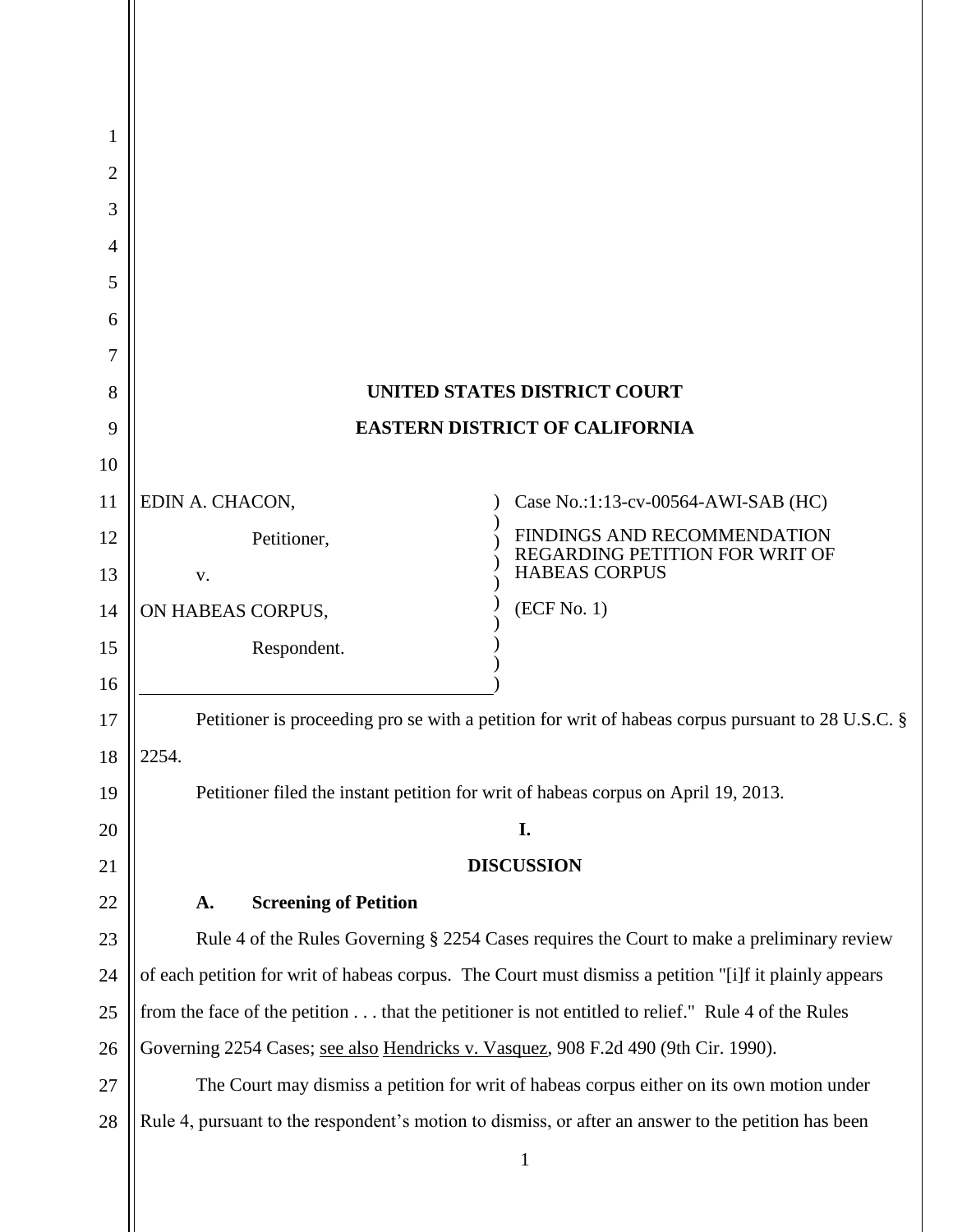filed. Advisory Committee Notes to Habeas Rule 8; see Herbst v. Cook, 260 F.3d 1039, 1042-1042 (9th Cir. 2001). A petition for habeas corpus should not be dismissed without leave to amend unless it appears that no tenable claim for relief can be pleaded were such leave granted. Jarvis v. Nelson, 440 F.3d 13, 14 (9th Cir. 1971).

1

2

3

4

5

6

7

8

9

## **B. Failure to State a Cognizable Claim Under Section 2254**

Because the instant petition was filed after April 24, 1996, the effective date of the Antiterrorism and Effective Death Penalty Act of 1996 (AEDPA), the AEDPA applies in this proceeding. Lindh v. Murphy, 521 U.S. 320, 327 (1997); Furman v. Wood, 190 F.3d 1002, 1004 (9th Cir. 1999).

10 11 12 13 A district court may entertain a petition for writ of habeas corpus by a person in custody pursuant to the judgment of a state court only on the ground that the custody is in violation of the Constitution, laws, or treaties of the United States. 28 U.S.C. §§ 2254(a), 2241(c)(3); Williams v. Taylor, 529 U.S. 362, 375 n.7.

14 15 16 17 18 A habeas corpus petition is the correct method for a prisoner to challenge the legality or duration of his confinement. Badea v. Cox, 931 F.3d 573, 574 (9th Cir. 1991) (quoting Preiser v. Rodriguez, 411 U.S. 475, 485 (1973). In contrast, a civil rights action pursuant to 42 U.S.C. § 1983 is the proper method for a prisoner to challenge the conditions of that confinement. McCarthy v. Bronson, 500 U.S. 136, 141-142 (1991).

19 20 21 22 23 24 25 26 27 28 Petitioner is in the custody of the California Department of Corrections and Rehabilitation and is currently housed at the California Correctional Institution in Tehachapi, California. In the instant petition, Petitioner contends that in 2009 he was revalidated as a member of the Mexican Mafia (EME) gang and placed in the security housing unit (SHU), resulting in him serving a sentence beyond that agreed to pursuant to his plea bargain because of the lack of credit earning. More specifically, Petitioner contends he was falsely accused of being a member of the gang and his procedural due process rights were denied in relation to the process utilized in the validation proceedings. Petitioner contends his placement in the SHU is the result of retaliation for filing a prior civil rights complaint against prison officials and he is the subject of atypical and significant hardship because of his current confinement.

2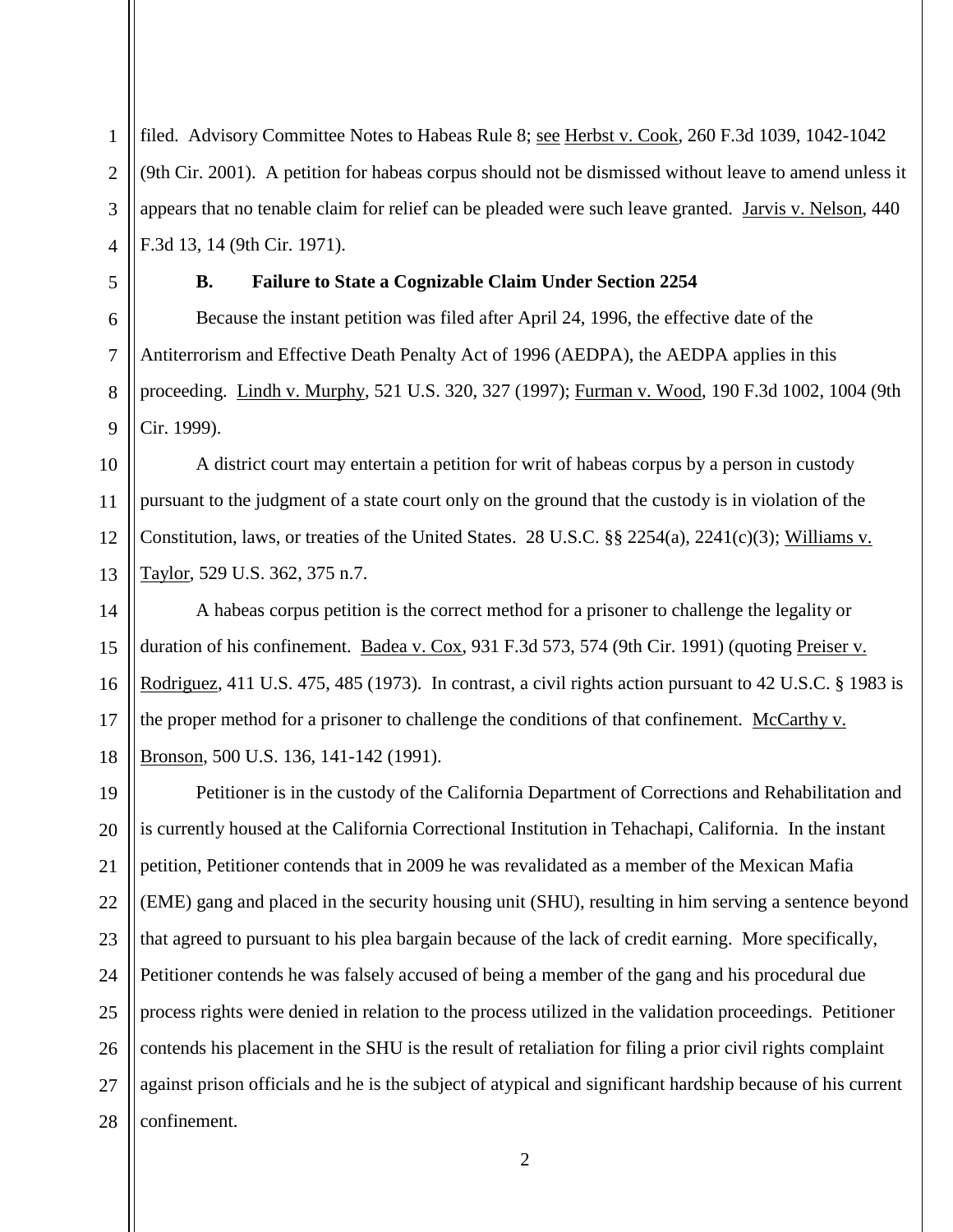1 2 3 4 5 6 7 8 9 10 11 12 13 14 15 16 17 18 19 20 21 22 23 24 25 26 27 28 Petitioner's allegations regarding his placement in the SHU resulting from his 2009 gang validation proceeding for which he claims was retaliatory and violated his rights to due process are not cognizable via section 2254. Petitioner's allegations concern only the conditions of his confinement. Petitioner does not allege facts that point to a real possibility of constitutional error that affected the legality or duration of his confinement. Thus, Petitioner is not entitled to habeas corpus relief and the instant petition must be dismissed. To the extent Petitioner contends that the January 25, 2010, amendment to California Penal Code § 2933.6, which denies credits to inmates who are validated prison-gang associates and who are housed in the security housing unit, violates the Ex Post Facto Clause because it changes the consequences of his 2009 gang validation to his disadvantage by denying him the ability to earn credits against his sentence thereby lengthening his sentence, such claim is without merit. On January 25, 2010, California Penal Code section 2933.6(a), regarding sentence reduction conduct credits, was amended to read: (a) Notwithstanding any other law, a person who is placed in a Security Housing Unit, Psychiatric Services Unit, Behavioral Management Unit, or an Administrative Segregation Unit for misconduct described in subdivision (b) or upon validation as a prison gang member or associate is ineligible to earn [sentence reduction conduct] credits pursuant to Section 2933 or 2933.05 during the time he or she is in the Security Housing Unit, Psychiatric Services Unit, Behavioral Management Unit, or the Administrative Segregation Unit for that misconduct. In order for a law to be ex post facto, it must be both disadvantageous to the offender and retrospective. Weaver v. Graham, 450 U.S. 24, 29 (1981). To determine if a law is retrospective, "[t]he critical question is whether the law changes the legal consequences of acts completed before its effective date." Id. at 31. In Weaver, the Court noted "the ex post facto prohibition ... forbids the imposition of punishment more severe than the punishment assigned by law when the act to be punished occurred." 450 U.S. at 30. At the time Weaver was convicted of his commitment offense, he was eligible for a specific number of gain-time credits awarded for good conduct. However, two years into his prison sentence, Florida reduced the number of gain-time credits inmate Weaver could accrue. As a result, inmate Weaver was "disadvantaged by the reduced opportunity to shorten his time in prison simply

3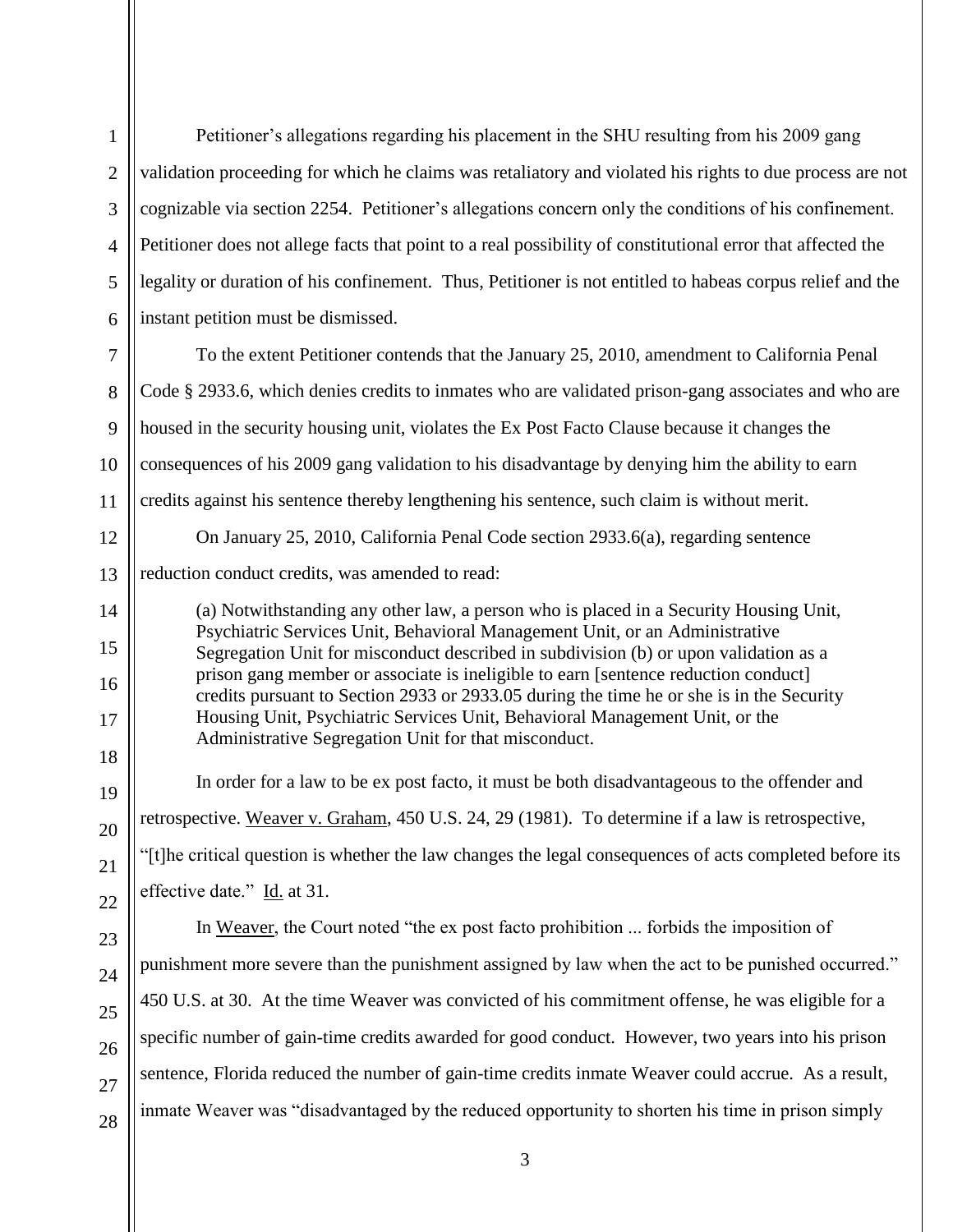1 2 3 4 through good conduct." Id. at 33–34. The amendment reduced inmate Weaver's credits through no fault of his own. The only conduct triggering the application of the gain-time statute to inmate Weaver was his commission of the commitment offense, which took place two years prior to the amendment. Thus, the new law effectively lengthened inmate Weaver's prison term.

In Lynce, the Supreme Court applied the two-part test set forth in Weaver to determine if a Florida law which revoked overcrowding credits that had already been awarded was ex post facto. Lynce v. Mathis, 519 U.S. 433, 441, 117 S.Ct. 891, 137 L.Ed.2d 63 (1997). The Court held the new law "retroactively cancelled all provisional credits awarded to inmates convicted of murder or attempted murder." Id. at 436. The law clearly disadvantaged inmate Lynce because it "had the effect of lengthening [Lynce's] period of incarceration." Id. at 443. As in Weaver, the only conduct triggering the new application of the law was the commission of the crime years earlier.

12 13 14 15 16 17 18 19 20 21 22 23 24 25 In this instance, unlike the amendments in Weaver and Lynce, Section 2933.6 is not ex post facto because it is not retrospective, i.e., it does not punish inmates for conduct that was completed before the effective date of the amendment-January 25, 2010. Cal. Penal Code § 2933.6(a); Kansas v. Hendricks, 521 U.S. 346, 370–371, 117 S.Ct. 2072, 138 L.Ed.2d 501 (1997) (holding Kansas' Sexually Violent Predator Act is not an ex post facto law because, among other reasons, it is not retrospective since it permits involuntary confinement based on a determination of current mental disorder "and does not criminalize conduct legal before its enactment, nor deprive [petitioner] of any defense that was available to him at the time of his crimes.") The amendment to the law applies to Petitioner because of his continued association with the Mexican Mafia prison gang after January 25, 2010. Cal. Penal Code § 2933.6(a). See Petition, Ex. B. Petitioner is not being denied the privilege to earn credits after January 25, 2010, because of his pre-January 25, 2010, conduct. Rather, he is being denied the privilege to earn credits after January 25, 2010, because of his conduct after January 25, 2010. If Petitioner had not been an active associate of the gang after January 25, 2010, the law would not apply to him. Id.

26 27 28 Furthermore, any claim that Petitioner has a liberty interest in credit earning is also without merit. A liberty interest may originate from the Due Process Clause or by state action. Hewitt v. Helms, 459 U.S. 460, 461 (1983); Wolff v. McDonnell, 418 U.S. 559 (1974). The Constitution

5

6

7

8

9

10

11